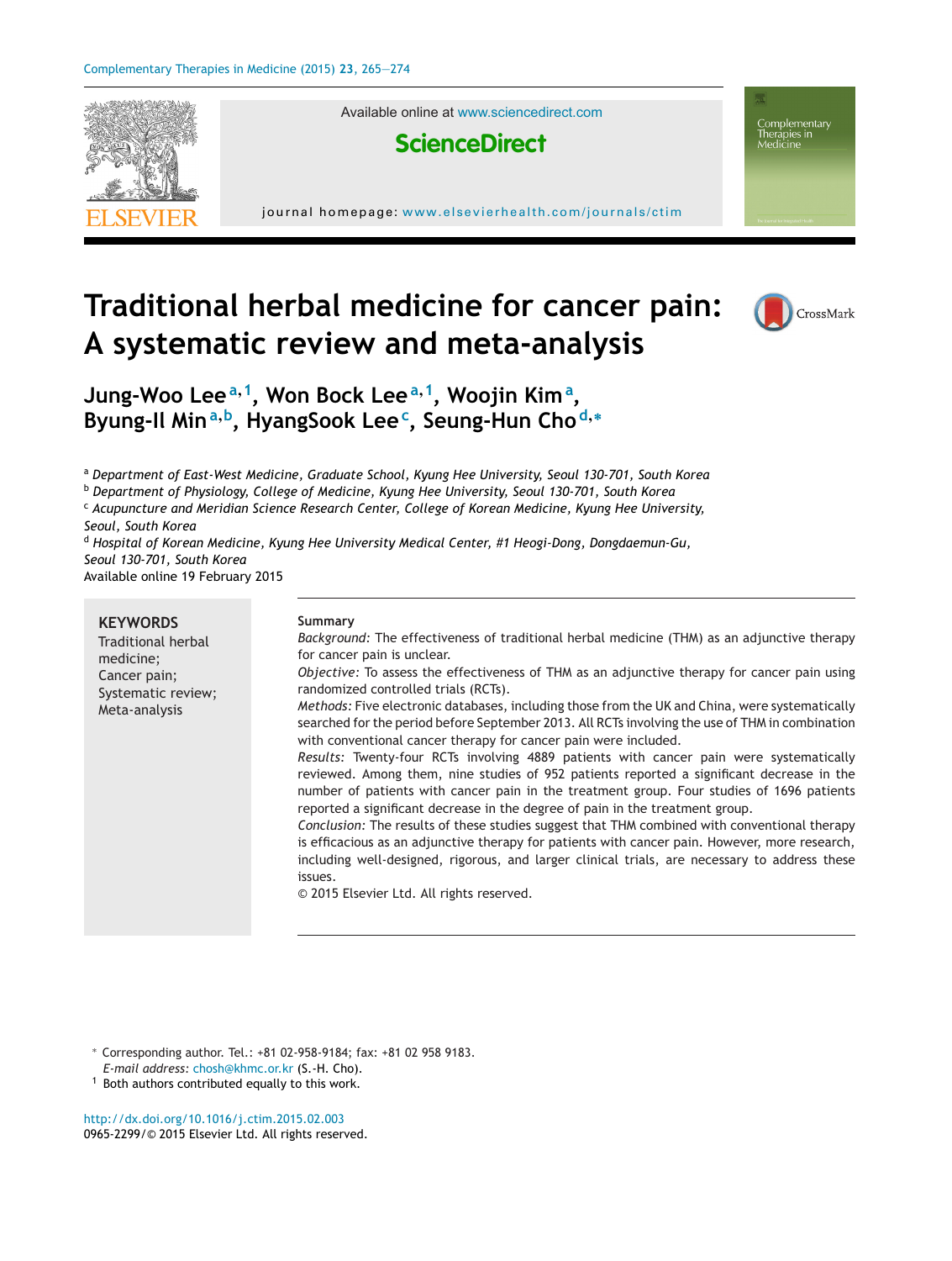## **Contents**

| -266  |
|-------|
| 266   |
| 267   |
| 267   |
| 267   |
| 267   |
| - 267 |
| 267   |
| 272   |
|       |
| 273   |
| - 273 |
|       |
| 273   |
|       |

# **Introduction**

The International Association for the Study of Pain (IASP) is an international professional organization promoting research, education, and policies related to pain management. The often-quoted IASP definition of pain as ''an unpleasant sensory and emotional experience associated with actual or potential tissue damage, or described in terms of such damage'' is derived from a 1964 definition by Harold Merskey. Although cancer encompasses multiple physical symptoms, the symptom of pain is often cited as most critical. Pain is one of the most common symptoms of cancer, and its intensity increases as the stage of cancer advances. A meta-analysis reported cancer pain in 64% of patients with metastatic disease, 59% of patients receiving antineoplastic therapy, and 33% of patients who had received curative cancer treatment.<sup>[1](#page-8-0)</sup> In Asia, traditional herbal medicine (THM) is frequently combined with Western approaches to treat cancer, usually in regimens that combine various traditional Asian herbs into one treatment strategy. Alternative medicine has been used to meet patient needs in lieu of or as an adjunct to conventional medicine.<sup>2</sup> [M](#page-8-0)ore than half of patients treated with traditional Asian herbs report effective relief of their symptoms, including pain.<sup>[3](#page-8-0)</sup> About 41—62% of patients with cancer use traditional Asian herbs as an alternative therapy.<sup>[4,5](#page-8-0)</sup> Clinical trials suggest that Asian THM may alleviate cancer pain with no adverse effects. However, a scientific evaluation of the effect of traditional Asian herbs on pain is lacking, and safety and toxicity are concerns.

The effectiveness of traditional Asian herbs is controversial among current practitioners of complementary alternative medicine. To date, no systemic review of the oral administration of traditional Asian herbs for cancer pain has been conducted. Thus, we conducted this systemic review to summarize and critically assess the evidence from randomized controlled trials (RCTs) showing that traditional Asian herbs are effective for reducing cancer pain. Indeed, several RCTs have reported that Asian THM is effective against cancer pain. Thus, we conducted this study as a follow-up [t](#page-8-0)o the systematic review conducted by Ling et al. $6$  to update research in this area.

# **Materials and methods**

#### **Search strategy**

The following sources were searched from their inception to September 2013: The Cochrane Central Register of Controlled Trials, MEDLINE, EMBASE, the Allied and Complementary Medicine Database, and the Cumulative Index to Nursing and Allied Health Literature.

The reference lists of the articles were checked for further relevant publications, and experts were asked for information concerning any additional trials. An additional manual search for relevant journals, symposia, and conference proceedings was performed, and all identified publications were cross-referenced. When necessary, personal contact was made with the authors of the published studies to request additional data.

The search terms used were cancer pain [TIAB] OR cancer patient [TIAB] OR cancer patients [TIAB] OR ((Neoplasms[MeSH] OR Neoplasms\*[TI] OR Cancer\*[TI] OR Tumor\*[TI] OR Tumor\*[TI] OR Carcinoma[MeSH] OR Carcinoma\*[TI] OR Adenocarcinoma[MeSH] OR Adenocarcinoma\*[TI] OR adenomatous[TI] OR Lymphoma[MeSH] OR lymphom\*[TI] OR lymphedema\*[TI] OR Sarcoma[MeSH] OR Sarcoma\*[TI] OR ''Antineoplastic agents''[MeSH] OR antineoplas\*[TI] OR ((adenom\*[TI] OR adenopath\*[TI]) AND malignant\*[TI])) AND (PAIN[MeSh] OR PAIN MEA-SUREMENT[MeSh] OR PAIN CLINICS[MeSh] OR ANALGE-SIA''[MeSh] OR ANALGESICS''[MeSh] OR pain\*[TIAB] OR analges\*[TIAB]))). Each database was searched independently, as each database searched for this review possessed its own subject headings. No language restrictions were imposed.

#### **Study selection**

We selected only articles on RCTs; quasi-randomized or nonrandomized trials were excluded. We also excluded articles on animal or *in vivo* experiments. Studies in which THM was not orally administered were also excluded.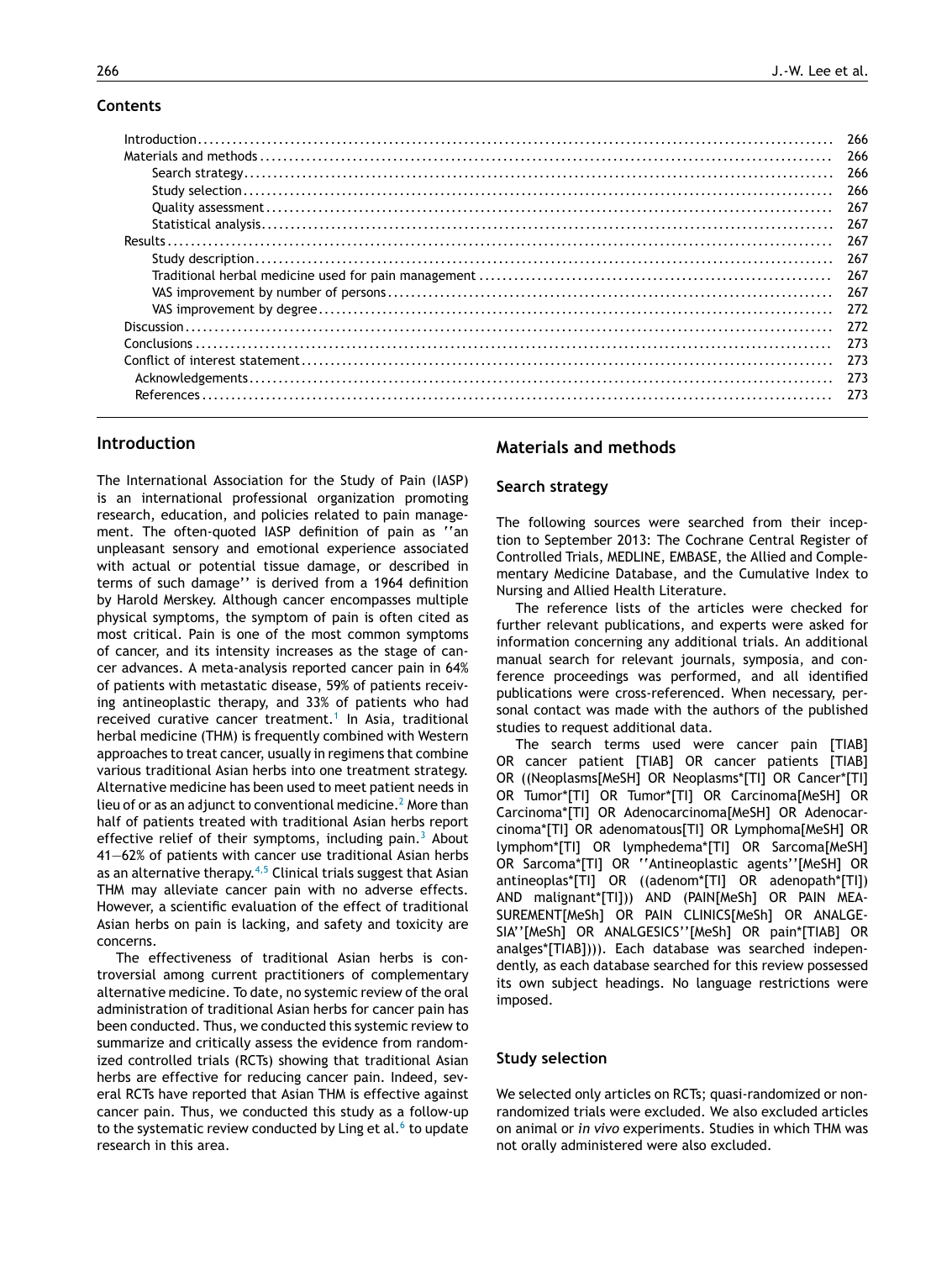Studies using THM combined with conventional cancer therapy for the treatment group were included. We selected patients receiving conventional treatment such as radiotherapy or chemotherapy, placebos or microwave treatment, or no treatment as the control group.

#### **Quality assessment**

We (JWL and WBL) independently selected the endpoint data on the major outcome measures from each trial in studies evaluating THM. Details of this procedure have been explained elsewhere.<sup>[7](#page-8-0)</sup> We prefer continuous to binary data because most of the eligible trials reported continuous outcomes. We referenced the previous reviews $8,9$  in an open discussion. Summaries and quality assessments of all studies were completed by two reviewers following the detailed descriptions of these categories provided in the Cochrane Handbook for Systematic Reviews of Interventions.<sup>[10](#page-8-0)</sup> The following questions were assessed and answered by reviewers: (a) Was the allocation sequence adequately generated? (b) Was allocation adequately concealed? (c) Was knowledge of the allocated interventions adequately prevented during the study? (d) Were procedures to ensure blindness regarding outcome assessment adequate? (e) Were incomplete outcome data adequately addressed? (f) Were the results of the study free of selective outcome reporting? (g) Was the study apparently free of other problems that could put it at a risk for bias? This review used ''Y,'' ''U,'' and ''N'' to code responses to these questions; ''yes'' (Y) indicated a low risk of bias, ''unclear'' (U) indicated an uncertain risk of bias, and ''no'' (N) indicated a high risk of bias.

## **Statistical analysis**

Study data were summarized using basic statistics and simple counts and means. The main purpose of the analyses was to quantify and compare the effects of THM combined with conventional cancer therapy (treatment group) with those of conventional cancer therapy alone (control group) on patients with cancer pain using only RCTs. The statistical analysis was performed using Review Manager 5.1 for Windows (The Nordic Cochrane Center). The odds ratios (ORs) for improvement on the visual analog scale (VAS) by number of persons, degree, and number of pain occurrences per day, with their 95% confidence intervals (CI), are presented individually for each trial. An OR <1 indicates a lower risk for the treatment than for the control group, and an OR >1 indicates a greater risk for the treatment than for the control group.

# **Results**

#### **Study description**

An initial search identified 331 potentially relevant articles. Of these, only  $24^{11-34}$  met our inclusion criteria and, thus, were subjected to our systematic review. Nine articles<sup>[11,12,14,19,20,22,23,27,34](#page-9-0)</sup> were in English, and 15 articles[13,15—18,21,24—26,28—33](#page-9-0) were in Chinese.

A total of 307 articles were initially excluded because they did not meet our inclusion criteria. Of these, 87 were excluded because they were duplicates of other articles or their titles clearly reflected their irrelevance. Additionally, 196 articles were excluded after an Abstract review. Ten additional articles were included after the review of references. Thirty-four additional articles were excluded after a more detailed evaluation of each article. Six studies were not RCTs, and 28 did not meet our inclusion criteria. As a result, 24 RCTs $11-34$  on THM orally administered for cancer pain were reviewed. The total number of subjects evaluated was 4889. [Fig.](#page-7-0) 1 summarizes the search results based on a quality of reporting of meta-analyses flow diagram.[35](#page-9-0)

Various cancers (breast, gastric, lung, colorectal, nonsmall cell lung, pancreatic, esophageal, stomach, cervical, uterine, kidney, leukemia, prostate, ENT, esophagus, bladder, submaxillary gland, bone, primary hepatic carcinoma, ovarian, gallbladder, renal, large intestine and middle/advanced stage of lung) were included in RCTs.

The intervention varied considerably across the trials. There are four kinds of comparisons. Herbs vs western therapy,  $16,21-24,26-28,31,33$  herbs + western therapy vs herbs,  $13,15,17-20,32,34$  herbs vs western therapy vs herbs + western therapy,  $12,14,25,29,30$  and herbs vs none.<sup>[11](#page-9-0)</sup>

All studies based the THM elections on Traditional Chinese Medicine theory. According to the Chinese medicine treatment method, strengthening Qi and eliminating pathogens often use botanicals, promoting blood circulation and removing stasis often use botanicals and animal products and promoting cytotoxic effect often use minerals. Various herbal medicines were used in the included RCTs; the botanical was commonly used, processed animal products were second commonly used and processed minerals were the less common. Key data are summarized in [Table](#page-3-0) 1.

## **Traditional herbal medicine used for pain management**

Three major kinds of traditional herbal medicine are usually used to control pain

- 1. Botanicals such as Corydalis Rhizoma, Ligusticum Rhizoma, Libanotus, Myrrha, Cynanchum Paniculatum Radix, Clematis Radix, Aconitum Radix, Aconitum Kusnezoffi Radix, Paeoniae Alba Radix, Carthami Flos, Paeoniae Rubra Radix, and Angelicae Pubescentis Radix.
- 2. Processed animal products such as Venenum Bufonis, Scorpion, Scolopendra, Eupolyphaga Seu Steleophag, and Lumbricus.
- 3. Processed minerals such as Borneolum Syntheticum and Realgar.

Most of these are known in THM to relieve pain by promoting blood flow and qi circulation.

#### **VAS improvement by number of persons**

An analysis of improvement on the VAS based on nine<sup>[13,15,17,18,20,28,30,32,33](#page-9-0)</sup> of the 23 controlled trials revealed that a total of 495 (81.8%) patients in the treatment group (*n* = 605) and 169 (48.7%) members of the control group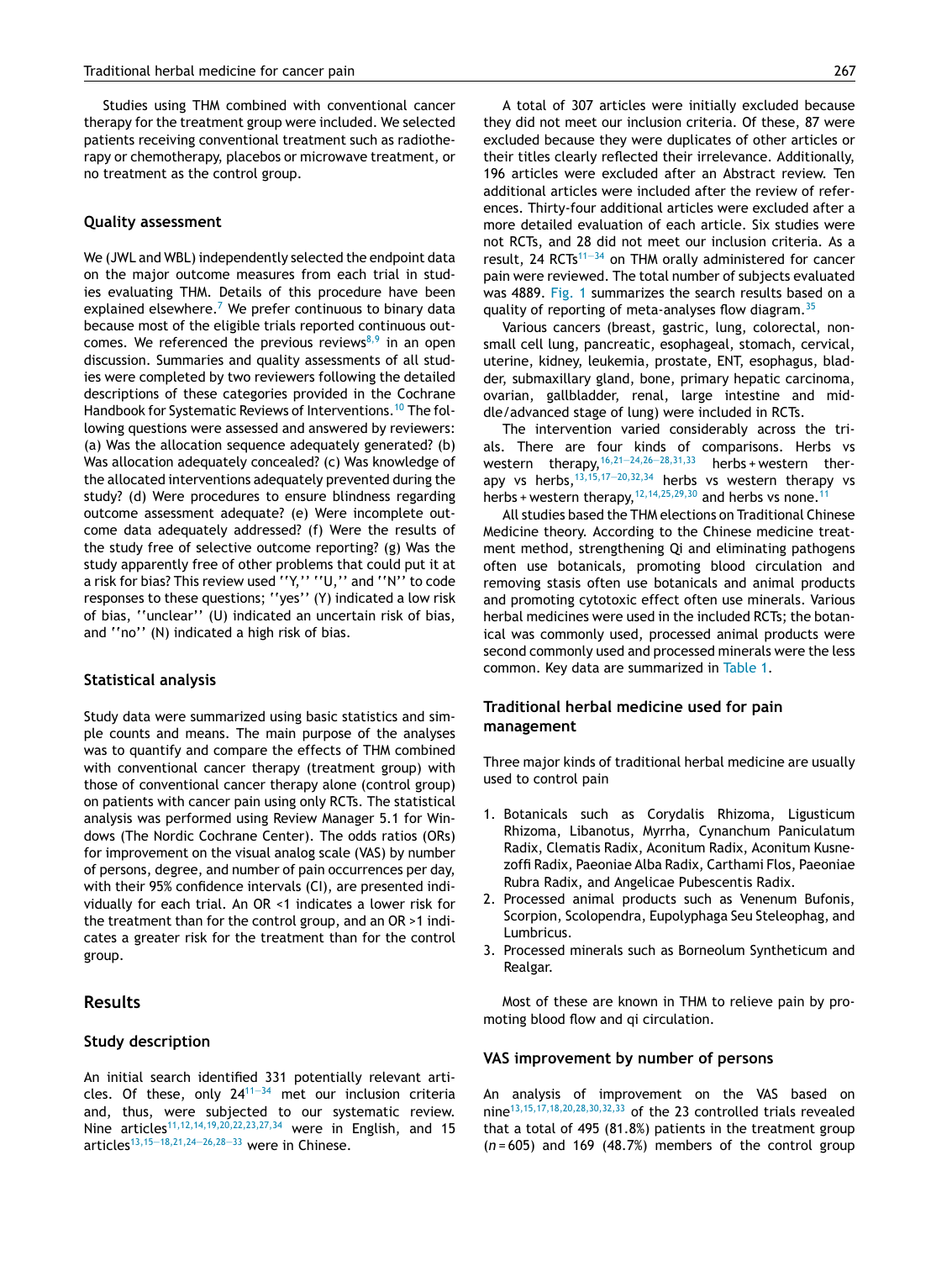<span id="page-3-0"></span>

| Reference                  | Type of cancer pain                                                                                                                                         | Participants<br>$(n)/$ mean age<br>(SD)/male<br>(%)/country     | Comparisontreatment vs<br>control/treatment<br>frequency (treatment<br>period)                                                                                                        | <b>Drugs</b>                                                    | Outcome reported                                                                                                                                                                                                                                                                                                                                             | Quality<br>assessment <sup>a</sup> |  |
|----------------------------|-------------------------------------------------------------------------------------------------------------------------------------------------------------|-----------------------------------------------------------------|---------------------------------------------------------------------------------------------------------------------------------------------------------------------------------------|-----------------------------------------------------------------|--------------------------------------------------------------------------------------------------------------------------------------------------------------------------------------------------------------------------------------------------------------------------------------------------------------------------------------------------------------|------------------------------------|--|
| Jeong et al. <sup>11</sup> | Breast cancer, gastric<br>cancer, lung cancer<br>colorectal cancer, other<br>cancer                                                                         | 40/52.6<br>$(11.4)/37.5/K$ orea                                 | Herbs vs none/3 per day (2)<br>weeks)                                                                                                                                                 | None                                                            | VAS $p < 0.05$ prefer treatment                                                                                                                                                                                                                                                                                                                              | Y-U-N-U-Y-Y                        |  |
| Tian et al. $12$           | Non-small cell lung<br>cancer                                                                                                                               | 60/over 60 were<br>35%/50/China                                 | Herbs vs<br>herbs + chemotherapy vs<br>chemotherapy/herbs: 2 per<br>day (2 moths);<br>chemotherapy: vinorelbine<br>or gemcitabine 2 per<br>month, cisplatin 1 per<br>month (2 months) | Vinorelbine plus<br>cisplatin,<br>gemcitabine plus<br>cisplatin | No significant difference                                                                                                                                                                                                                                                                                                                                    | U-U-N-U-Y-Y                        |  |
| Chen et al. $13$           | Lung, liver, breast,<br>gastric, pancreatic,<br>esophageal, colorectal<br>cancer                                                                            | 50/Treat: 54.6<br>(11.35), Control:<br>53.2<br>(10.28)/66/China | Western medicine + herbs vs<br>western medicine/herbs: 3<br>per day (2 weeks); western<br>medicine: 2-3 per day (2)<br>weeks)                                                         | Indomethacin,<br>tramal, morphine                               | VRS: $p < 0.05$ prefer treatment<br>VAS: $p < 0.05$ prefer treatment<br>Karnofsky: $p > 0.05$ no<br>significant difference                                                                                                                                                                                                                                   | U-U-N-N-Y-Y                        |  |
| Wu et al. <sup>14</sup>    | Lung, liver, colorectal,<br>stomach, cervical,<br>uterine, kidney,<br>leukemia, prostate, ENT,<br>breast, pancreas,<br>esophagus, bladder,<br>others cancer | 2466/40-79 were<br>87%/50.7/China                               | Herbs + Taiwan herbal tonic<br>vs hospital meals vs Taiwan<br>herbal tonic/3 per day (1<br>week)                                                                                      | None                                                            | Hospital meals group, Taiwan<br>herbal tonic group: pain<br>$p$ < 0.05 significantly reduced<br>herbs + Taiwan herbal tonic<br>group: pain $p < 0.01$ significantly<br>reduced. 10 days after<br>treatment herbs + Taiwan<br>herbal tonic group, hospital<br>meals group: pain $p < 0.01$<br>reduced, Taiwan herbal tonic<br>group: pain $p < 0.05$ reduced. | <b>U-U-N-U-Y-Y</b>                 |  |
| Lin et al. $15$            | Esophageal, gastric,<br>liver, lung, breast, rectal<br>cancer                                                                                               | 60/Treat: 57.2<br>(14.6), Control: 55.8<br>(15.7)/61.7/China    | Western medicine + herbs vs<br>western medicine/4 per day<br>$(1$ month)                                                                                                              | Aspirin, tramal<br>tablet, pethidine                            | Analgesic effect $p < 0.05$ prefer<br>treatment duration of<br>analgesia $p < 0.01$ prefer<br>treatment Side effect $p < 0.01$<br>prefer treatment                                                                                                                                                                                                           | <b>U-U-N-N-Y-Y</b>                 |  |
| Shi et al. $16$            | Liver, lung, gastric<br>cancer                                                                                                                              | 180/Treat: 48.9<br>(15.5), Control: 46.7<br>(14.8)/65/China     | Herbs vs western<br>medicine/2 per day (2<br>weeks)                                                                                                                                   | Tramal                                                          | Time to pain relief $p < 0.01$<br>prefer treatment                                                                                                                                                                                                                                                                                                           | U-U-U-U-Y-Y                        |  |

268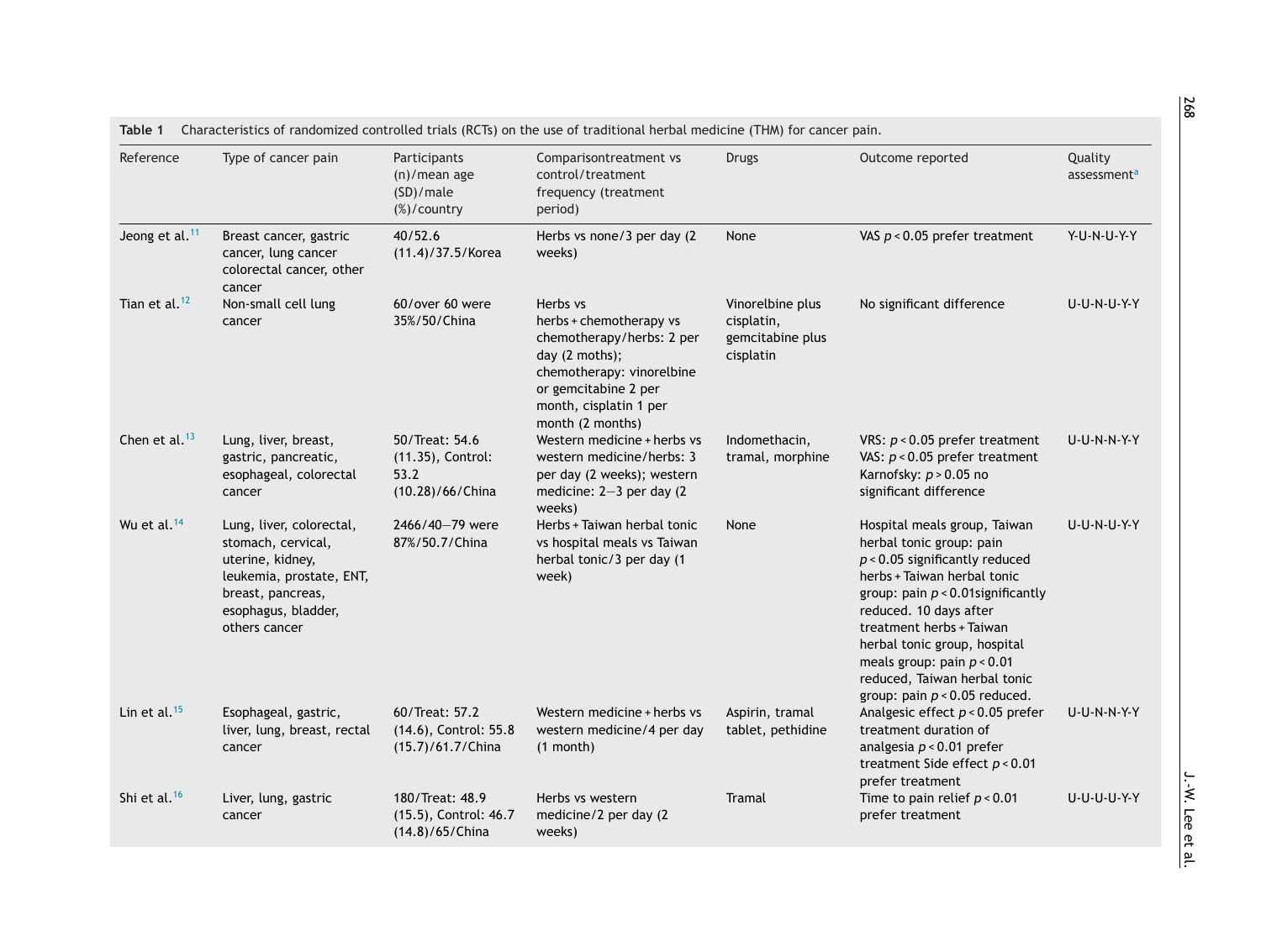| Zhang et al. <sup>17</sup> | Stomach, liver, lung,<br>breast, colon,<br>pancreatic, and<br>submaxillary gland<br>cancer (most metastatic) | 110/62.4/NA/China                                             | Herbs + western medicine vs<br>western medicine/herbs: 3<br>per day; western medicine:<br>2 per day (3 weeks)                       | Indomethacin,<br>pethidine                               | Effect of pain relief $p > 0.05$ no<br>significant difference                                                                                                                                                                                               | U-U-U-U-Y-Y        |
|----------------------------|--------------------------------------------------------------------------------------------------------------|---------------------------------------------------------------|-------------------------------------------------------------------------------------------------------------------------------------|----------------------------------------------------------|-------------------------------------------------------------------------------------------------------------------------------------------------------------------------------------------------------------------------------------------------------------|--------------------|
| Cao et al. <sup>18</sup>   | Bone cancer                                                                                                  | 82/Treat: 59.5,<br>Control:<br>57.4/62.2/China                | Western medicine + herbs vs<br>western medicine/4 per day<br>$(1$ month)                                                            | Aspirin, tramal<br>tablet, pethidine                     | Experimental group's<br>percentage of reduction of<br>pain 97.56%, control group's<br>percentage of reduction of<br>pain 92.68% $p < 0.05$ prefer<br>treatment.                                                                                             | <b>U-U-N-N-Y-Y</b> |
| Tian et al. $19$           | Primary hepatic<br>carcinoma                                                                                 | 97/Treat: 51.4<br>(10.5), Control: 52.4<br>(10.8)/83.5/China  | Herbs + HACE VS<br>HACE + chemotherapy + western<br>medicine/herbs: 1 per day<br>(4 weeks)                                          | MMC, THP, 5-Fu                                           | Pain $p < 0.05$ significant<br>difference                                                                                                                                                                                                                   | <b>U-U-N-Y-Y-Y</b> |
| Lin et al. $^{20}$         | Primary hepatocellular<br>carcinoma                                                                          | 72/Treat: 51.3 (4.5)<br>Control: 49.1<br>(5.3)/66.7/China     | Microwave + herbs vs<br>microwave/herbs: 3 per day<br>(1 month), microwave: 1<br>per week (2 weeks)                                 | None                                                     | Liver pain $p < 0.01$ prefer<br>treatment                                                                                                                                                                                                                   | Y-U-N-U-Y-Y        |
| Li et al. $^{21}$          | Liver, colon, head,<br>pancreas, prostate,<br>stomach, ovarian,<br>gallbladder, renal,<br>bladder cancer     | 84/46-84/71.4/China                                           | Herbs vs western<br>medicine/3 per day                                                                                              | Indomethacin                                             | Effect of pain relief, duration<br>of pain relief $p > 0.05$ no<br>significant difference                                                                                                                                                                   | U-U-U-U-Y-Y        |
| Wan et al. <sup>22</sup>   | Cancer                                                                                                       | 65/Treat: 59.6,<br>Control:<br>59.7/52.3/China                | Herbs + acupuncture vs<br>western medicine/eastern<br>medicine: 1 per day (1<br>week), western medicine:<br>i.m. 3 per day (1 week) | <b>Bucinnazine</b>                                       | Percentage of reduction of<br>pain no difference. But pain<br>relief $p < 0.05$ significant<br>difference effect about strong<br>pain $p < 0.05$ prefer treatment.<br>Time to pain relief no<br>difference. Time to be cured<br>$p < 0.05$ prefer treatment | <b>U-U-N-U-Y-Y</b> |
| Zhang et al. $^{23}$       | Lung, gastric, liver,<br>esophagus, large<br>intestine cancer                                                | 84/Treat: 56.2<br>(8.4), Control: 52.7<br>$(9.5)/63.1$ /China | Herbs + opioid analgesics vs<br>opioid analgesics/2 per day<br>(2 weeks)                                                            | Morphine<br>hydrochloride<br>sustainedrelease<br>tablets | Frequency of pain, period of<br>pain relief, time to pain relief<br>$p < 0.05$ prefer treatment                                                                                                                                                             | Y-U-N-U-Y-Y        |
|                            |                                                                                                              |                                                               |                                                                                                                                     |                                                          |                                                                                                                                                                                                                                                             |                    |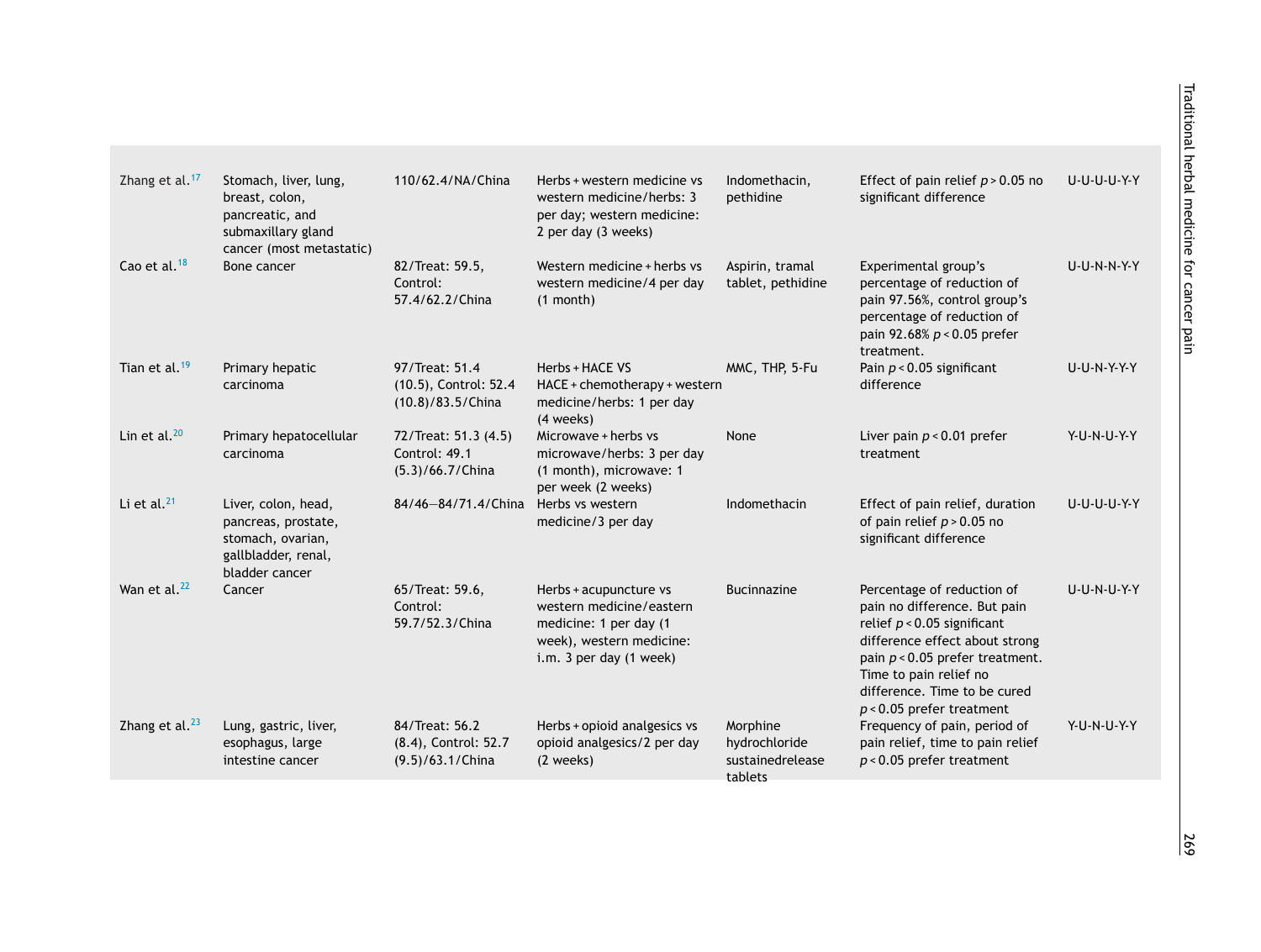| Type of cancer pain                                                                           | Participants<br>$(n)/$ mean age<br>(SD)/male<br>(%)/country | Comparisontreatment vs<br>control/treatment<br>frequency (treatment<br>period)                                                                              | <b>Drugs</b>                                      | Outcome reported                                                                                                                                                                                                                                                                                                | Quality<br>assessment <sup>a</sup> |  |
|-----------------------------------------------------------------------------------------------|-------------------------------------------------------------|-------------------------------------------------------------------------------------------------------------------------------------------------------------|---------------------------------------------------|-----------------------------------------------------------------------------------------------------------------------------------------------------------------------------------------------------------------------------------------------------------------------------------------------------------------|------------------------------------|--|
| Lung, liver, gastric,<br>colon, pancreatic cancer                                             | 60/Treat: 58.2<br>(7.3), Control: 58.9<br>(5.2)/58.3/China  | Herbs vs western<br>medicine/3 per day (1<br>week)                                                                                                          | <b>Diclofenac</b>                                 | Experimental group:<br>percentage of pain reduction<br>90%, Control group: percentage<br>of pain reduction 83.3% no<br>significant difference. But<br>degree of pain reduction,<br>duration of pain, time to pain<br>relief, extension of pain relief,<br>tenderness etc. prefer<br>treatment                   | U-U-N-U-Y-Y                        |  |
| Middle-late stage<br>malignant tumor                                                          | 81/30-75/37/China                                           | Chemotherapy + herbs vs<br>chemother-<br>apy + herbs + moxibustion vs<br>chemotherapy/herbs: 2 per<br>day (1 week); moxibustion:<br>10 min per day (1 week) | CE-CAP, PVM, FAM,<br>5-FU + CF, CHOP,<br>CMF, CAF | Chemotherapy group pain<br>$p$ < 0.05 significantly reduced.<br>chemotherapy + herbs group<br>pain $p > 0.05$ no significant<br>difference.<br>Herbs + moxibustion group pain<br>$p$ < 0.05 significantly reduced.<br>When compared with other<br>group Chemotherapy group<br>$p < 0.01$ , chemotherapy + herbs | U-U-N-U-Y-Y                        |  |
| Gastric cancer                                                                                | 62/Treat: 53.1,<br>Control:<br>52.8/79/China                | Herbs vs western<br>medicine/herbs: 3 per day<br>(15 days); western<br>medicine: 2 per day (15                                                              | Analgesic drug                                    | Effect of pain relief, duration<br>of pain relief, VRS, Karnofsky<br>$p > 0.05$ no significant<br>difference                                                                                                                                                                                                    | U-U-U-U-Y-Y                        |  |
| Lung, liver, intestinal,<br>breast, stomach,<br>pancreas, esophagus,<br>kidney, others cancer | 124/Treat: 69,<br>Control:<br>67/39.5/China                 | Herbs compression + 3 L<br>analgesia vs 3L<br>analgesia + western<br>medicine/herbs<br>compression: 8-12 h per<br>day                                       | Analgesic drug                                    | Time to pain relief significant<br>difference                                                                                                                                                                                                                                                                   | Y-U-N-U-Y-Y                        |  |
| Advanced pancreatic<br>cancer                                                                 | 65/Treat: 54.6<br>(6.8), Control: 53.2<br>(7.6)/55.4/China  | Herbs + arterial<br>perfusion + chemotherapy vs<br>chemotherapy/herbs: 1 per<br>day (2 months); arterial<br>perfusion: 1 per month (2                       | Vinorelbine                                       | No significant difference                                                                                                                                                                                                                                                                                       | U-U-N-U-Y-Y                        |  |
|                                                                                               |                                                             |                                                                                                                                                             | days)                                             |                                                                                                                                                                                                                                                                                                                 | group $p < 0.05$ prefer treatment  |  |

270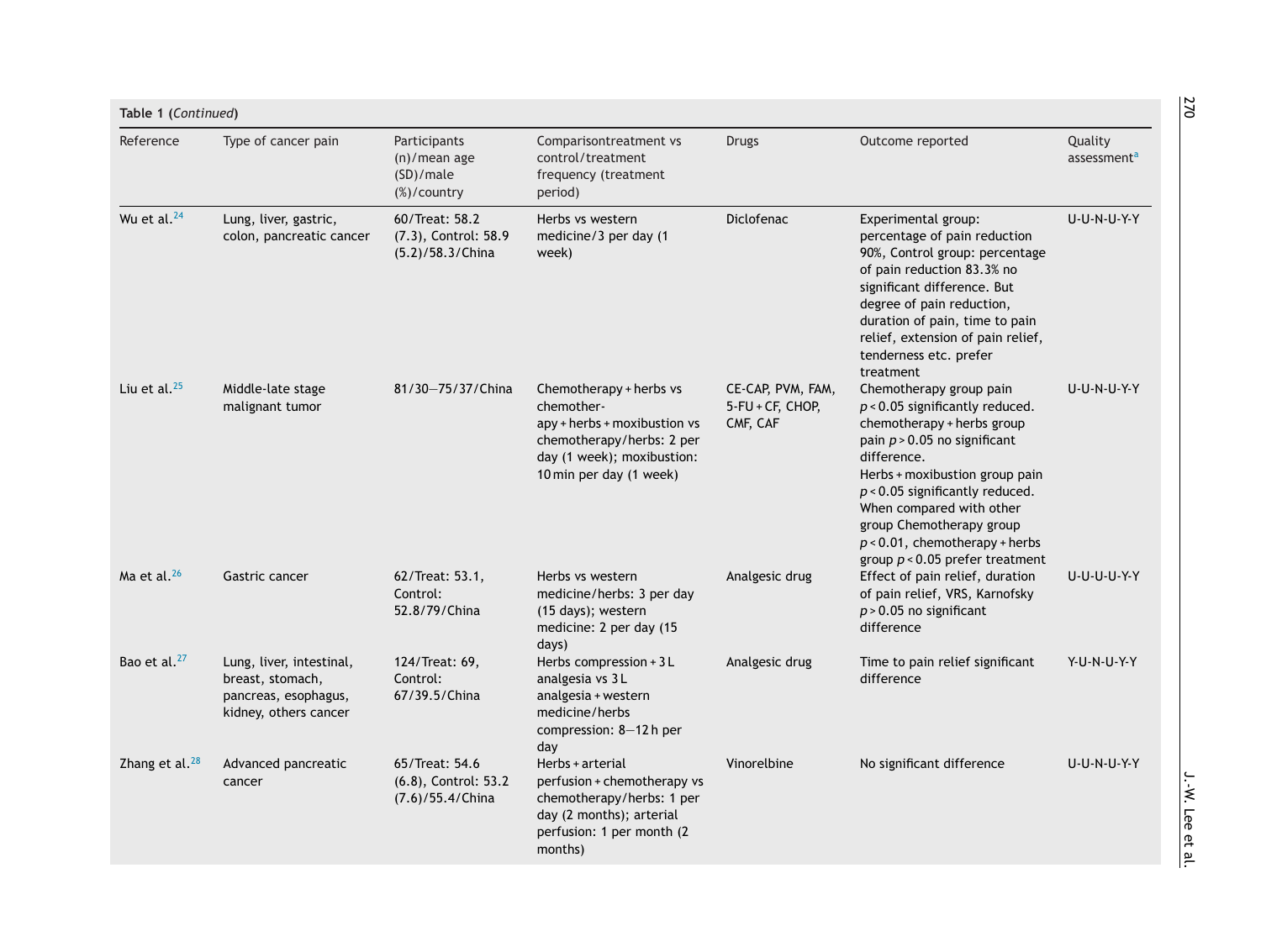<span id="page-6-0"></span>

| Feng et al. <sup>29</sup> | Primary liver cancer                                                                  | 80/53.8/68.8/China                                            | Dexamethasone vs<br>ginsenosides vs dexametha-<br>sone + ginsenosides vs<br>placebo/2 per day                                                                         | Dexamethasone                                        | Both experimental group $p < 0.05$<br>prefer treatment<br>dexamethasone + ginsenosides<br>group: effect about (duration of<br>symptoms, low bone mineral<br>density) reported                                                                                                                                                                                                                                                                                                                                                                                                   | U-U-Y-Y-Y-Y-Y      |
|---------------------------|---------------------------------------------------------------------------------------|---------------------------------------------------------------|-----------------------------------------------------------------------------------------------------------------------------------------------------------------------|------------------------------------------------------|---------------------------------------------------------------------------------------------------------------------------------------------------------------------------------------------------------------------------------------------------------------------------------------------------------------------------------------------------------------------------------------------------------------------------------------------------------------------------------------------------------------------------------------------------------------------------------|--------------------|
| Pan et al. <sup>30</sup>  | Middle/advanced stage<br>of lung cancer                                               | 250/59.6/76.4/China                                           | Herbs + western<br>medicine + Zhiling capsule<br>vs western<br>medicine + Zhiling capsule<br>VS herbs + Zhiling capsule vs<br>Pingxiao capsule/3 per day<br>(2 weeks) |                                                      | Herbs + western medicine + Zhiling<br>capsule chest pain $p < 0.05$ , 0.01<br>prefer treatment                                                                                                                                                                                                                                                                                                                                                                                                                                                                                  | U-U-Y-Y-Y-Y        |
| Wei et al. $31$           | Liver, lung, gastric<br>cancer                                                        | 200/Treat: 55.2<br>(10.1), Control: 54.2<br>(10.4)/60.5/China | Herbs vs western<br>medicine/3 per day (5 days)                                                                                                                       | Paracetamol<br>codeine<br>phosphate,<br>placebo drug | Effect of pain relief, duration of<br>pain relief $p > 0.05$ no significant<br>difference                                                                                                                                                                                                                                                                                                                                                                                                                                                                                       | U-U-Y-Y-Y-Y        |
| Wang et al. $32$          | Middle-advanced<br>pancreatic cancer                                                  | 58/Treat: 48.2<br>(5.7), Control: 49.7<br>(4.1)/74.1/China    | Radiation therapy + herbs vs<br>radiation therapy/radiation:<br>5 per week (6 weeks);<br>herbs: 2 per day (9 weeks)                                                   | <b>None</b>                                          | Experimental group: abdominal<br>pain 25 people among 30 people<br>cured Control group: abdominal<br>pain 16 people among 28 people<br>cured $p < 0.05$ prefer treatment                                                                                                                                                                                                                                                                                                                                                                                                        | <b>U-U-N-U-Y-Y</b> |
| Pan et al. <sup>33</sup>  | Liver, stomach,<br>esophagus, liver, kidney,<br>breast, nasopharyngeal,<br>colorectal | 400/Treat: 55.4<br>(12.6), Control: 57.5<br>(15.1)/66.8/China | Zhiling capsule vs Pingxiao<br>capsule/3 per day (2 weeks)                                                                                                            |                                                      | Experimental group's percentage<br>of reduction of pain 83.9%,<br>control group's percentage of<br>reduction of pain 11.6% $p < 0.001$<br>significant difference                                                                                                                                                                                                                                                                                                                                                                                                                | U-U-N-U-Y-Y        |
| Chan et al. $34$          | Ovarian cancer                                                                        | 59/Treat: 52.9,<br>Control:<br>51.5/0/China                   | Chemotherapy + herbs vs<br>chemother-<br>apy + placebo/herbs: 2 per<br>day (6 cycles);<br>chemotherapy: 3 weekly<br>cycles (6 cycles)                                 | Placebo,<br>carboplatin,<br>paclitaxel (Taxol)       | QOL no difference                                                                                                                                                                                                                                                                                                                                                                                                                                                                                                                                                               | Y-Y-Y-Y-Y-Y        |
|                           | English. For a certificate, please see: http://www.textcheck.com/certificate/z9r5Zl.  |                                                               |                                                                                                                                                                       |                                                      | a (1) Was the allocation sequence adequately generated? (2) Was allocation adequately concealed? (3) Was knowledge of the allocated interventions adequately prevented during the<br>study? (4) Were incomplete outcome data adequately addressed? (5) Were reports of the study free of suggestion of selective outcome reporting? (6) Was the study apparently free of other<br>problems that could put it at risk of bias? Key: Y, 'yes'; U, 'unclear'; N, 'no'. The English in this document has been checked by at least two professional editors, both native speakers of |                    |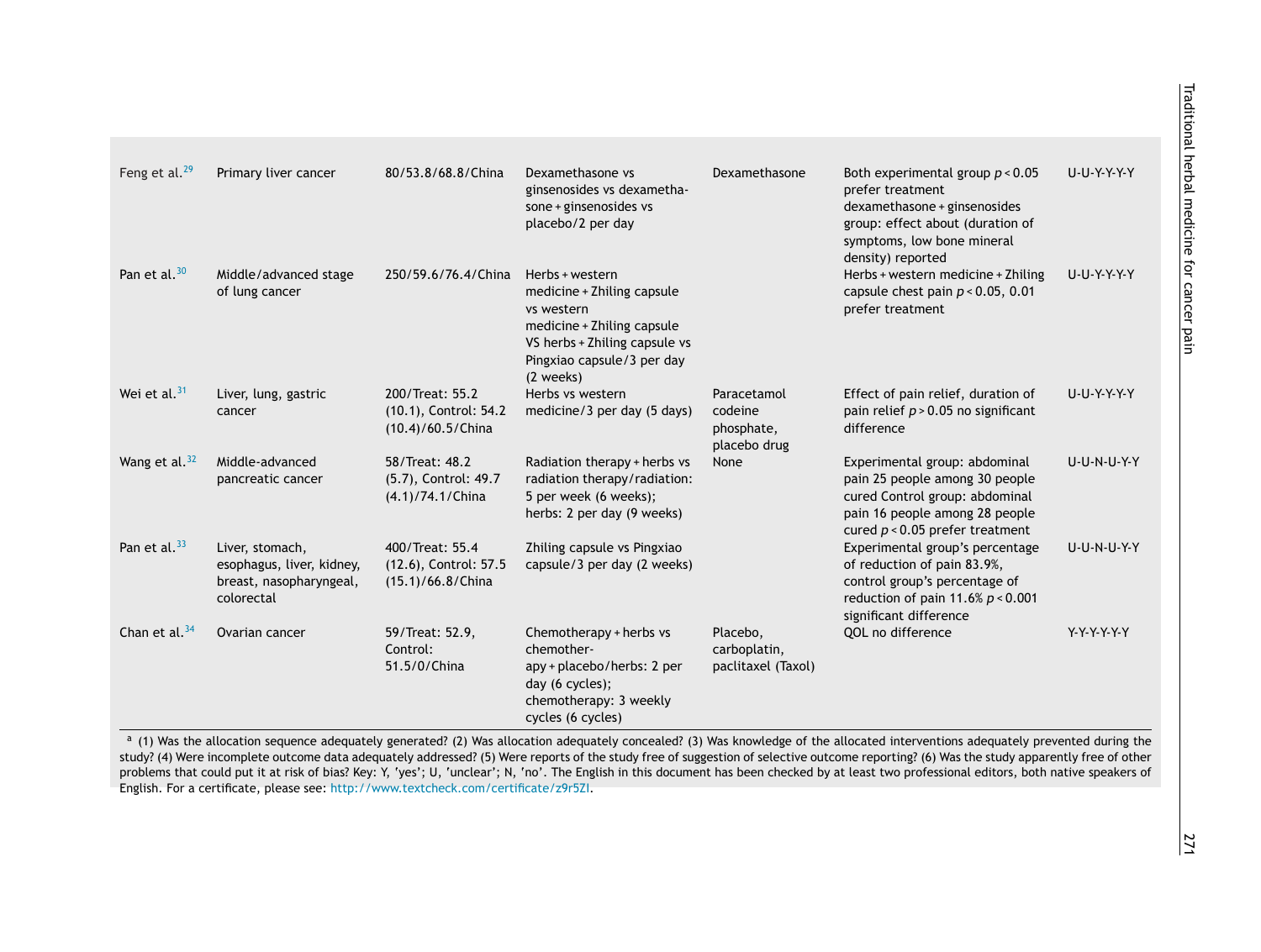<span id="page-7-0"></span>

**Figure 1** Flow diagram showing the number of studies included and excluded from the systematic review. RCT, randomized controlled trial.

|                                                                                                  |               | <b>Experimental</b> |      | Control           |             |     | <b>Std. Mean Difference</b> |                               | <b>Std. Mean Difference</b> |                            |  |                    |   |
|--------------------------------------------------------------------------------------------------|---------------|---------------------|------|-------------------|-------------|-----|-----------------------------|-------------------------------|-----------------------------|----------------------------|--|--------------------|---|
| <b>Study or Subgroup</b>                                                                         | Mean          | SD                  |      | <b>Total Mean</b> | SD          |     | <b>Total Weight</b>         | IV, Random, 95% CI            |                             |                            |  | IV, Random, 95% CI |   |
| Chan 2011                                                                                        | $-20.43$ 6.09 |                     | 31   | $-13.1$           | 4.88        | 28  | 22.5%                       | $-1.30$ [ $-1.87$ , $-0.74$ ] |                             |                            |  |                    |   |
| Feng 2005                                                                                        | 1.34          | 0.89                | 20   | 1.58              | 0.99        | 20  | 20.8%                       | $-0.25$ [ $-0.87, 0.37$ ]     |                             |                            |  |                    |   |
| <b>Tian 2010</b>                                                                                 | 3.25          | 1.12                | 20   |                   | 3.35 1.53   | 20  | 20.8%                       | $-0.07$ $[-0.69, 0.55]$       |                             |                            |  |                    |   |
| Wu 2008                                                                                          | -3            | 0.6                 | 1044 |                   | $-2.7$ 0.94 | 513 | 36.0%                       | $-0.41$ [ $-0.52$ , $-0.30$ ] |                             | 責                          |  |                    |   |
| <b>Total (95% CI)</b>                                                                            |               |                     | 1115 |                   |             | 581 | 100.0%                      | $-0.51$ $[-0.94, -0.08]$      |                             |                            |  |                    |   |
| Heterogeneity: Tau <sup>2</sup> = 0.13; Chi <sup>2</sup> = 10.86, df = 3 (P = 0.01); $I^2$ = 72% |               |                     |      |                   |             |     |                             |                               | $-2$                        |                            |  |                    | ົ |
| Test for overall effect: $Z = 2.31$ (P = 0.02)                                                   |               |                     |      |                   |             |     |                             |                               |                             | -1<br>Favours experimental |  | Favours control    |   |

**Figure 2** Meta-analysis of combination cancer therapy versus conventional cancer therapy; effect of traditional herbal medicine (THM) combined with standard therapy on visual analog scale (VAS) by number of persons.

(*n* = 347) reported a complete or partial response. The percentage (%) of VAS decrease was evaluated by: (difference between VAS before and after treatment/VAS before treatment)  $\times$  100. Complete response and partial response was defined as scoring 91—100% and 61—90.9%. The results showed that concomitant THM therapy was significantly and positively correlated with VAS improvement in terms of number of persons reporting positive results (OR, 1.60; 95% CI, 1.05—2.43). The randomized-effects model was used because of the inter-trial heterogeneity of the results ( $\chi^2$ , 172.01 with 8 df; *p* < 0.00001) (Fig. 2).

## **VAS improvement by degree**

We identified four trials<sup>[12,14,29,34](#page-9-0)</sup> (1696 patients) reporting improvement on the VAS in terms of degree of change. The pooled analysis showed that THM in combination with Western therapy significantly increased the degree of improvement on the VAS compared with Western therapy alone (MD, −0.51; 95% CI, −0.94 to −0.08; *p* = 0.02).

The randomized-effects model was used because of the inter-trial heterogeneity of the results ( $\chi^2$ , 10.86 with 3 df; *p* = 0.01) [\(Fig.](#page-8-0) 3).

# **Discussion**

This systematic review of 24 RCTs investigated the efficacy of treatment with both THM and conventional therapy for patients with cancer. This is the first systematic review including only RCTs that investigated the effect of THM as adjunct therapy for cancer pain. We conducted this systematic review after systematically reviewing the work of Ling et al.<sup>[6](#page-8-0)</sup> who included both non-RCTs and RCTs.

This systematic review investigated the effect of adjunct THM therapy on a variety of cancers. Significant evidence has previously demonstrated the effect of THM in this regard.

The treatment group differed significantly from the control group when improvement on the VAS was measured by number of persons reporting decreased pain; this was not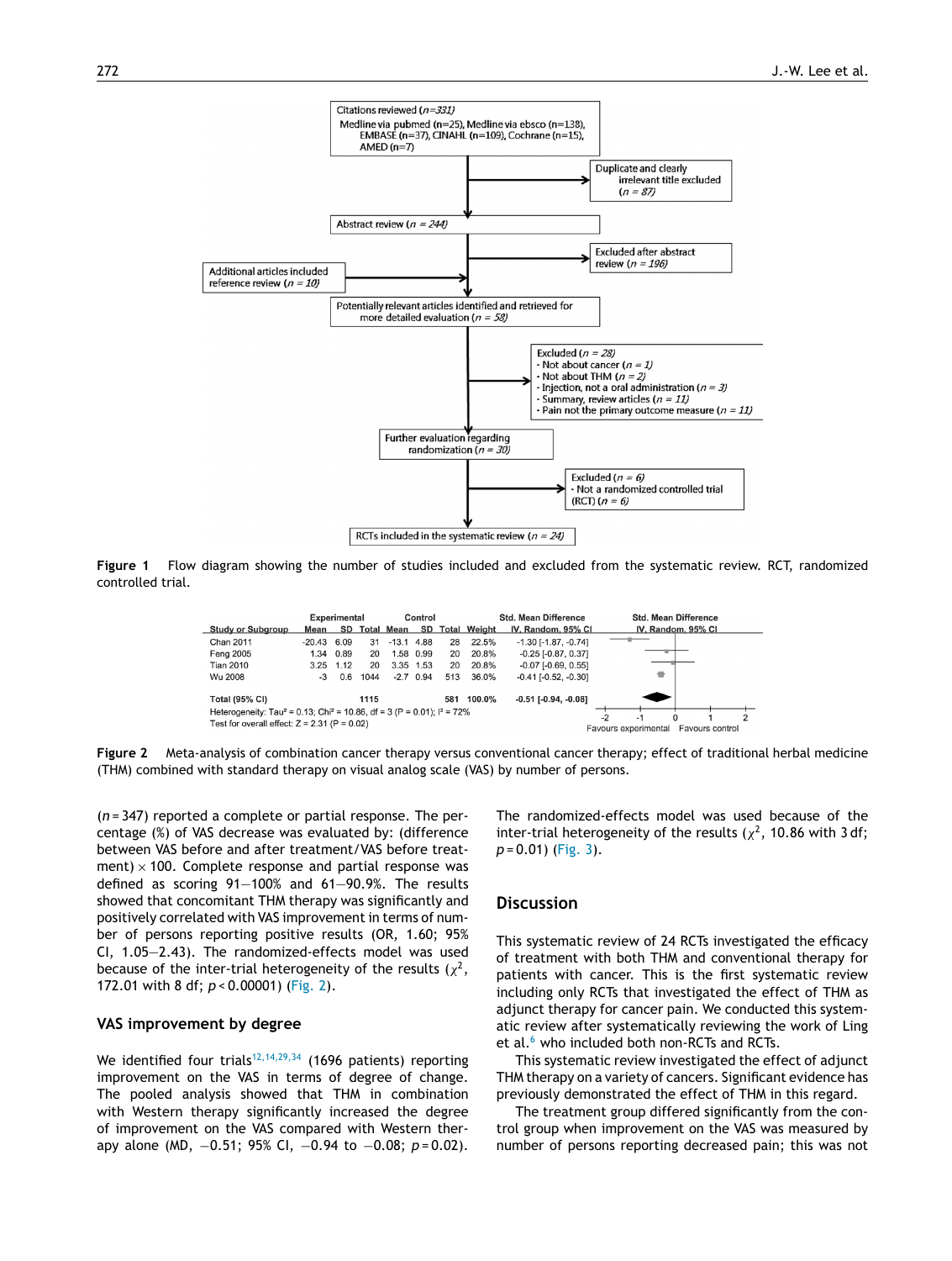<span id="page-8-0"></span>

**Figure 3** Meta-analysis of combination cancer therapy versus conventional cancer therapy; effect of traditional herbal medicine (THM) combined with standard therapy on visual analog scale (VAS) by degree.

clear in the review conducted by Ling et al. $6$  as it was not a meta-analysis. A similar result was found when improvement on the VAS was measured by degree. We have not added the funnel plot in this review because the meta-analyzed RCTs were not enough to exclude potential publication bias.

We reviewed two articles that investigated the effect of THM on the number of pain occurrences/day in patients with cancer. Although the results were positive, the number of trials was too small to draw firm conclusions. Thus, these results should be interpreted with caution, and further investigation is necessary.

This systematic review had several limitations. First, the quality of the studies was not assessed completely. We used the ''Risk-of-Bias'' assessment tool included in the Cochrane Handbook<sup>10</sup> to assess the quality of the studies included in this systematic review. As it is difficult to justify the subtle differences in each item using a qualitative method, $36$  we tried to assess each trial with regard to seven critical domains: randomization, allocation concealment, blindness of participants and personnel, blindness of outcome assessment, reporting of incomplete outcome data, selective-outcome reporting, and other biases. However, the risk-of-bias assessment may not be entirely objective.[37](#page-9-0)

Second, of 24 articles, only nine<sup>[11,12,14,19,20,22,23,27,34](#page-9-0)</sup> were written in English. The remaining 15<sup>13,15–18,21,24–26,28–33</sup> were written in Chinese, making it difficult for other researchers to follow up on the results of these studies.

The quality of the trials in this systematic review was generally weak; thus, further high-quality trials are needed to assess the effectiveness of THM for patients with cancer pain. And as treatment regimens varied in the studies included in the review this is an important limitation.

# **Conclusions**

In conclusion, this systematic review demonstrated the significant effect of THM treatment combined with standard therapy versus standard therapy alone, as the former was associated with increased improvement on the VAS as measured by number of persons reporting improvement, degree of improvement, and number of pain occurrences per day. Additionally, more RCTs should be conducted to determine the role of THM in a variety of cancer therapies.

# **Conflict of interest statement**

No authors have any conflict of interest to declare.

## **Acknowledgements**

This work was supported by the National Research Foundation of Korea (NRF) grant funded by the Korea government [MEST] (No. 2012-0005755).

# **References**

- 1. [van](http://refhub.elsevier.com/S0965-2299(15)00032-1/sbref0190) [den](http://refhub.elsevier.com/S0965-2299(15)00032-1/sbref0190) [Beuken-van](http://refhub.elsevier.com/S0965-2299(15)00032-1/sbref0190) [Everdingen](http://refhub.elsevier.com/S0965-2299(15)00032-1/sbref0190) [MH,](http://refhub.elsevier.com/S0965-2299(15)00032-1/sbref0190) [de](http://refhub.elsevier.com/S0965-2299(15)00032-1/sbref0190) [Rijke](http://refhub.elsevier.com/S0965-2299(15)00032-1/sbref0190) [JM,](http://refhub.elsevier.com/S0965-2299(15)00032-1/sbref0190) [Kessels](http://refhub.elsevier.com/S0965-2299(15)00032-1/sbref0190) [AG,](http://refhub.elsevier.com/S0965-2299(15)00032-1/sbref0190) [Schouten](http://refhub.elsevier.com/S0965-2299(15)00032-1/sbref0190) [HC,](http://refhub.elsevier.com/S0965-2299(15)00032-1/sbref0190) [van](http://refhub.elsevier.com/S0965-2299(15)00032-1/sbref0190) [Kleef](http://refhub.elsevier.com/S0965-2299(15)00032-1/sbref0190) [M,](http://refhub.elsevier.com/S0965-2299(15)00032-1/sbref0190) [Patijn](http://refhub.elsevier.com/S0965-2299(15)00032-1/sbref0190) [J.](http://refhub.elsevier.com/S0965-2299(15)00032-1/sbref0190) [Quality](http://refhub.elsevier.com/S0965-2299(15)00032-1/sbref0190) [of](http://refhub.elsevier.com/S0965-2299(15)00032-1/sbref0190) [life](http://refhub.elsevier.com/S0965-2299(15)00032-1/sbref0190) [and](http://refhub.elsevier.com/S0965-2299(15)00032-1/sbref0190) [non](http://refhub.elsevier.com/S0965-2299(15)00032-1/sbref0190)[pain](http://refhub.elsevier.com/S0965-2299(15)00032-1/sbref0190) [symptoms](http://refhub.elsevier.com/S0965-2299(15)00032-1/sbref0190) [in](http://refhub.elsevier.com/S0965-2299(15)00032-1/sbref0190) [patients](http://refhub.elsevier.com/S0965-2299(15)00032-1/sbref0190) [with](http://refhub.elsevier.com/S0965-2299(15)00032-1/sbref0190) [cancer.](http://refhub.elsevier.com/S0965-2299(15)00032-1/sbref0190) *[J](http://refhub.elsevier.com/S0965-2299(15)00032-1/sbref0190) [Pain](http://refhub.elsevier.com/S0965-2299(15)00032-1/sbref0190) [Symptom](http://refhub.elsevier.com/S0965-2299(15)00032-1/sbref0190) [Manage](http://refhub.elsevier.com/S0965-2299(15)00032-1/sbref0190)* [2009;](http://refhub.elsevier.com/S0965-2299(15)00032-1/sbref0190)**[38](http://refhub.elsevier.com/S0965-2299(15)00032-1/sbref0190)**[\(2\):216](http://refhub.elsevier.com/S0965-2299(15)00032-1/sbref0190)—[33.](http://refhub.elsevier.com/S0965-2299(15)00032-1/sbref0190)
- 2. [Eisenberg](http://refhub.elsevier.com/S0965-2299(15)00032-1/sbref0195) [DM,](http://refhub.elsevier.com/S0965-2299(15)00032-1/sbref0195) [Davis](http://refhub.elsevier.com/S0965-2299(15)00032-1/sbref0195) [RB,](http://refhub.elsevier.com/S0965-2299(15)00032-1/sbref0195) [Ettner](http://refhub.elsevier.com/S0965-2299(15)00032-1/sbref0195) [SL,](http://refhub.elsevier.com/S0965-2299(15)00032-1/sbref0195) [Appel](http://refhub.elsevier.com/S0965-2299(15)00032-1/sbref0195) [S,](http://refhub.elsevier.com/S0965-2299(15)00032-1/sbref0195) [Wilkey](http://refhub.elsevier.com/S0965-2299(15)00032-1/sbref0195) [S,](http://refhub.elsevier.com/S0965-2299(15)00032-1/sbref0195) [Van](http://refhub.elsevier.com/S0965-2299(15)00032-1/sbref0195) [Rompay](http://refhub.elsevier.com/S0965-2299(15)00032-1/sbref0195) [M.](http://refhub.elsevier.com/S0965-2299(15)00032-1/sbref0195) [Trends](http://refhub.elsevier.com/S0965-2299(15)00032-1/sbref0195) [in](http://refhub.elsevier.com/S0965-2299(15)00032-1/sbref0195) [alternative](http://refhub.elsevier.com/S0965-2299(15)00032-1/sbref0195) [medicine](http://refhub.elsevier.com/S0965-2299(15)00032-1/sbref0195) [use](http://refhub.elsevier.com/S0965-2299(15)00032-1/sbref0195) [in](http://refhub.elsevier.com/S0965-2299(15)00032-1/sbref0195) [the](http://refhub.elsevier.com/S0965-2299(15)00032-1/sbref0195) [United](http://refhub.elsevier.com/S0965-2299(15)00032-1/sbref0195) [States,](http://refhub.elsevier.com/S0965-2299(15)00032-1/sbref0195) [1990—1997:](http://refhub.elsevier.com/S0965-2299(15)00032-1/sbref0195) [results](http://refhub.elsevier.com/S0965-2299(15)00032-1/sbref0195) [of](http://refhub.elsevier.com/S0965-2299(15)00032-1/sbref0195) [a](http://refhub.elsevier.com/S0965-2299(15)00032-1/sbref0195) [follow-up](http://refhub.elsevier.com/S0965-2299(15)00032-1/sbref0195) [national](http://refhub.elsevier.com/S0965-2299(15)00032-1/sbref0195) [survey.](http://refhub.elsevier.com/S0965-2299(15)00032-1/sbref0195) *[JAMA](http://refhub.elsevier.com/S0965-2299(15)00032-1/sbref0195)* [1998;](http://refhub.elsevier.com/S0965-2299(15)00032-1/sbref0195)**[280](http://refhub.elsevier.com/S0965-2299(15)00032-1/sbref0195)**[\(18\):1569—75.](http://refhub.elsevier.com/S0965-2299(15)00032-1/sbref0195)
- 3. [Rao](http://refhub.elsevier.com/S0965-2299(15)00032-1/sbref0200) [JK,](http://refhub.elsevier.com/S0965-2299(15)00032-1/sbref0200) [Mihaliak](http://refhub.elsevier.com/S0965-2299(15)00032-1/sbref0200) [K,](http://refhub.elsevier.com/S0965-2299(15)00032-1/sbref0200) [Kroenke](http://refhub.elsevier.com/S0965-2299(15)00032-1/sbref0200) [K,](http://refhub.elsevier.com/S0965-2299(15)00032-1/sbref0200) [Bradley](http://refhub.elsevier.com/S0965-2299(15)00032-1/sbref0200) [J,](http://refhub.elsevier.com/S0965-2299(15)00032-1/sbref0200) [Tierney](http://refhub.elsevier.com/S0965-2299(15)00032-1/sbref0200) [WM,](http://refhub.elsevier.com/S0965-2299(15)00032-1/sbref0200) [Weinberger](http://refhub.elsevier.com/S0965-2299(15)00032-1/sbref0200) [M.](http://refhub.elsevier.com/S0965-2299(15)00032-1/sbref0200) [Use](http://refhub.elsevier.com/S0965-2299(15)00032-1/sbref0200) [of](http://refhub.elsevier.com/S0965-2299(15)00032-1/sbref0200) [complementary](http://refhub.elsevier.com/S0965-2299(15)00032-1/sbref0200) [therapies](http://refhub.elsevier.com/S0965-2299(15)00032-1/sbref0200) [for](http://refhub.elsevier.com/S0965-2299(15)00032-1/sbref0200) [arthri](http://refhub.elsevier.com/S0965-2299(15)00032-1/sbref0200)[tis](http://refhub.elsevier.com/S0965-2299(15)00032-1/sbref0200) [among](http://refhub.elsevier.com/S0965-2299(15)00032-1/sbref0200) [patients](http://refhub.elsevier.com/S0965-2299(15)00032-1/sbref0200) [of](http://refhub.elsevier.com/S0965-2299(15)00032-1/sbref0200) [rheumatologists.](http://refhub.elsevier.com/S0965-2299(15)00032-1/sbref0200) *[Ann](http://refhub.elsevier.com/S0965-2299(15)00032-1/sbref0200) [Intern](http://refhub.elsevier.com/S0965-2299(15)00032-1/sbref0200) [Med](http://refhub.elsevier.com/S0965-2299(15)00032-1/sbref0200)* [1999;](http://refhub.elsevier.com/S0965-2299(15)00032-1/sbref0200)**[131](http://refhub.elsevier.com/S0965-2299(15)00032-1/sbref0200)**[\(6\):409—16.](http://refhub.elsevier.com/S0965-2299(15)00032-1/sbref0200)
- 4. [Gozum](http://refhub.elsevier.com/S0965-2299(15)00032-1/sbref0205) [S,](http://refhub.elsevier.com/S0965-2299(15)00032-1/sbref0205) [Tezel](http://refhub.elsevier.com/S0965-2299(15)00032-1/sbref0205) [A,](http://refhub.elsevier.com/S0965-2299(15)00032-1/sbref0205) [Koc](http://refhub.elsevier.com/S0965-2299(15)00032-1/sbref0205) [M.](http://refhub.elsevier.com/S0965-2299(15)00032-1/sbref0205) [Complementary](http://refhub.elsevier.com/S0965-2299(15)00032-1/sbref0205) [alternative](http://refhub.elsevier.com/S0965-2299(15)00032-1/sbref0205) [treat](http://refhub.elsevier.com/S0965-2299(15)00032-1/sbref0205)[ments](http://refhub.elsevier.com/S0965-2299(15)00032-1/sbref0205) [used](http://refhub.elsevier.com/S0965-2299(15)00032-1/sbref0205) [by](http://refhub.elsevier.com/S0965-2299(15)00032-1/sbref0205) [patients](http://refhub.elsevier.com/S0965-2299(15)00032-1/sbref0205) [with](http://refhub.elsevier.com/S0965-2299(15)00032-1/sbref0205) [cancer](http://refhub.elsevier.com/S0965-2299(15)00032-1/sbref0205) [in](http://refhub.elsevier.com/S0965-2299(15)00032-1/sbref0205) [eastern](http://refhub.elsevier.com/S0965-2299(15)00032-1/sbref0205) [Turkey.](http://refhub.elsevier.com/S0965-2299(15)00032-1/sbref0205) *[Cancer](http://refhub.elsevier.com/S0965-2299(15)00032-1/sbref0205) [Nurs](http://refhub.elsevier.com/S0965-2299(15)00032-1/sbref0205)* [2003;](http://refhub.elsevier.com/S0965-2299(15)00032-1/sbref0205)**[26](http://refhub.elsevier.com/S0965-2299(15)00032-1/sbref0205)**[\(3\):230—6.](http://refhub.elsevier.com/S0965-2299(15)00032-1/sbref0205)
- 5. [Richardson](http://refhub.elsevier.com/S0965-2299(15)00032-1/sbref0210) [MA,](http://refhub.elsevier.com/S0965-2299(15)00032-1/sbref0210) [Sanders](http://refhub.elsevier.com/S0965-2299(15)00032-1/sbref0210) [T,](http://refhub.elsevier.com/S0965-2299(15)00032-1/sbref0210) [Palmer](http://refhub.elsevier.com/S0965-2299(15)00032-1/sbref0210) [JL,](http://refhub.elsevier.com/S0965-2299(15)00032-1/sbref0210) [Greisinger](http://refhub.elsevier.com/S0965-2299(15)00032-1/sbref0210) [A,](http://refhub.elsevier.com/S0965-2299(15)00032-1/sbref0210) [Singletary](http://refhub.elsevier.com/S0965-2299(15)00032-1/sbref0210) [SE.](http://refhub.elsevier.com/S0965-2299(15)00032-1/sbref0210) [Complementary/alternative](http://refhub.elsevier.com/S0965-2299(15)00032-1/sbref0210) [medicine](http://refhub.elsevier.com/S0965-2299(15)00032-1/sbref0210) [use](http://refhub.elsevier.com/S0965-2299(15)00032-1/sbref0210) [in](http://refhub.elsevier.com/S0965-2299(15)00032-1/sbref0210) [a](http://refhub.elsevier.com/S0965-2299(15)00032-1/sbref0210) [comprehen](http://refhub.elsevier.com/S0965-2299(15)00032-1/sbref0210)[sive](http://refhub.elsevier.com/S0965-2299(15)00032-1/sbref0210) [cancer](http://refhub.elsevier.com/S0965-2299(15)00032-1/sbref0210) [center](http://refhub.elsevier.com/S0965-2299(15)00032-1/sbref0210) [and](http://refhub.elsevier.com/S0965-2299(15)00032-1/sbref0210) [the](http://refhub.elsevier.com/S0965-2299(15)00032-1/sbref0210) [implications](http://refhub.elsevier.com/S0965-2299(15)00032-1/sbref0210) [for](http://refhub.elsevier.com/S0965-2299(15)00032-1/sbref0210) [oncology.](http://refhub.elsevier.com/S0965-2299(15)00032-1/sbref0210) *[J](http://refhub.elsevier.com/S0965-2299(15)00032-1/sbref0210) [Clin](http://refhub.elsevier.com/S0965-2299(15)00032-1/sbref0210) [Oncol](http://refhub.elsevier.com/S0965-2299(15)00032-1/sbref0210)* [2000;](http://refhub.elsevier.com/S0965-2299(15)00032-1/sbref0210)**[18](http://refhub.elsevier.com/S0965-2299(15)00032-1/sbref0210)**[\(13\):2505](http://refhub.elsevier.com/S0965-2299(15)00032-1/sbref0210)—[14.](http://refhub.elsevier.com/S0965-2299(15)00032-1/sbref0210)
- 6. [Ling](http://refhub.elsevier.com/S0965-2299(15)00032-1/sbref0215) [X,](http://refhub.elsevier.com/S0965-2299(15)00032-1/sbref0215) [Lao](http://refhub.elsevier.com/S0965-2299(15)00032-1/sbref0215) [LX,](http://refhub.elsevier.com/S0965-2299(15)00032-1/sbref0215) [Ge](http://refhub.elsevier.com/S0965-2299(15)00032-1/sbref0215) [A,](http://refhub.elsevier.com/S0965-2299(15)00032-1/sbref0215) [Yu](http://refhub.elsevier.com/S0965-2299(15)00032-1/sbref0215) [S,](http://refhub.elsevier.com/S0965-2299(15)00032-1/sbref0215) [Li](http://refhub.elsevier.com/S0965-2299(15)00032-1/sbref0215) [J,](http://refhub.elsevier.com/S0965-2299(15)00032-1/sbref0215) [Mansky](http://refhub.elsevier.com/S0965-2299(15)00032-1/sbref0215) [PJ.](http://refhub.elsevier.com/S0965-2299(15)00032-1/sbref0215) [Chinese](http://refhub.elsevier.com/S0965-2299(15)00032-1/sbref0215) [herbal](http://refhub.elsevier.com/S0965-2299(15)00032-1/sbref0215) [medicine](http://refhub.elsevier.com/S0965-2299(15)00032-1/sbref0215) [for](http://refhub.elsevier.com/S0965-2299(15)00032-1/sbref0215) [cancer](http://refhub.elsevier.com/S0965-2299(15)00032-1/sbref0215) [pain.](http://refhub.elsevier.com/S0965-2299(15)00032-1/sbref0215) *[Integr](http://refhub.elsevier.com/S0965-2299(15)00032-1/sbref0215) [Cancer](http://refhub.elsevier.com/S0965-2299(15)00032-1/sbref0215) [Ther](http://refhub.elsevier.com/S0965-2299(15)00032-1/sbref0215)* [2007;](http://refhub.elsevier.com/S0965-2299(15)00032-1/sbref0215)**[6](http://refhub.elsevier.com/S0965-2299(15)00032-1/sbref0215)**[\(3\):](http://refhub.elsevier.com/S0965-2299(15)00032-1/sbref0215) [208](http://refhub.elsevier.com/S0965-2299(15)00032-1/sbref0215)—[34.](http://refhub.elsevier.com/S0965-2299(15)00032-1/sbref0215)
- 7. [Schuler](http://refhub.elsevier.com/S0965-2299(15)00032-1/sbref0220) [MS,](http://refhub.elsevier.com/S0965-2299(15)00032-1/sbref0220) [Durdak](http://refhub.elsevier.com/S0965-2299(15)00032-1/sbref0220) [C,](http://refhub.elsevier.com/S0965-2299(15)00032-1/sbref0220) [Hol](http://refhub.elsevier.com/S0965-2299(15)00032-1/sbref0220) [NM,](http://refhub.elsevier.com/S0965-2299(15)00032-1/sbref0220) [Klink](http://refhub.elsevier.com/S0965-2299(15)00032-1/sbref0220) [A,](http://refhub.elsevier.com/S0965-2299(15)00032-1/sbref0220) [Hauer](http://refhub.elsevier.com/S0965-2299(15)00032-1/sbref0220) [KA,](http://refhub.elsevier.com/S0965-2299(15)00032-1/sbref0220) [Oster](http://refhub.elsevier.com/S0965-2299(15)00032-1/sbref0220) [P,](http://refhub.elsevier.com/S0965-2299(15)00032-1/sbref0220) [et](http://refhub.elsevier.com/S0965-2299(15)00032-1/sbref0220) [al.](http://refhub.elsevier.com/S0965-2299(15)00032-1/sbref0220) [Acupuncture](http://refhub.elsevier.com/S0965-2299(15)00032-1/sbref0220) [treatment](http://refhub.elsevier.com/S0965-2299(15)00032-1/sbref0220) [of](http://refhub.elsevier.com/S0965-2299(15)00032-1/sbref0220) [geriatric](http://refhub.elsevier.com/S0965-2299(15)00032-1/sbref0220) [patients](http://refhub.elsevier.com/S0965-2299(15)00032-1/sbref0220) [with](http://refhub.elsevier.com/S0965-2299(15)00032-1/sbref0220) [ischemic](http://refhub.elsevier.com/S0965-2299(15)00032-1/sbref0220) [stroke:](http://refhub.elsevier.com/S0965-2299(15)00032-1/sbref0220) [a](http://refhub.elsevier.com/S0965-2299(15)00032-1/sbref0220) [randomized,](http://refhub.elsevier.com/S0965-2299(15)00032-1/sbref0220) [double-controlled,](http://refhub.elsevier.com/S0965-2299(15)00032-1/sbref0220) [single-blind](http://refhub.elsevier.com/S0965-2299(15)00032-1/sbref0220) [study.](http://refhub.elsevier.com/S0965-2299(15)00032-1/sbref0220) *[J](http://refhub.elsevier.com/S0965-2299(15)00032-1/sbref0220) [Am](http://refhub.elsevier.com/S0965-2299(15)00032-1/sbref0220) [Geriatr](http://refhub.elsevier.com/S0965-2299(15)00032-1/sbref0220) [Soc](http://refhub.elsevier.com/S0965-2299(15)00032-1/sbref0220)* [2005;](http://refhub.elsevier.com/S0965-2299(15)00032-1/sbref0220)**[53](http://refhub.elsevier.com/S0965-2299(15)00032-1/sbref0220)**[\(3\):549](http://refhub.elsevier.com/S0965-2299(15)00032-1/sbref0220)—[50.](http://refhub.elsevier.com/S0965-2299(15)00032-1/sbref0220)
- 8. Madsen MV, Gotzsche PC, Hrobjartsson A. Acupuncture treatment for pain: systematic review of randomised clinical trials with acupuncture, placebo acupuncture, and no acupuncture groups. *BMJ* 2009;**338**:a3115, [http://dx.doi.org/10.1136/](dx.doi.org/10.1136/bmj.a3115) [bmj.a3115.](dx.doi.org/10.1136/bmj.a3115)
- 9. [Hrobjartsson](http://refhub.elsevier.com/S0965-2299(15)00032-1/sbref0230) [A,](http://refhub.elsevier.com/S0965-2299(15)00032-1/sbref0230) [Gotzsche](http://refhub.elsevier.com/S0965-2299(15)00032-1/sbref0230) [PC.](http://refhub.elsevier.com/S0965-2299(15)00032-1/sbref0230) [Placebo](http://refhub.elsevier.com/S0965-2299(15)00032-1/sbref0230) [interventions](http://refhub.elsevier.com/S0965-2299(15)00032-1/sbref0230) [for](http://refhub.elsevier.com/S0965-2299(15)00032-1/sbref0230) [all](http://refhub.elsevier.com/S0965-2299(15)00032-1/sbref0230) [clini](http://refhub.elsevier.com/S0965-2299(15)00032-1/sbref0230)[cal](http://refhub.elsevier.com/S0965-2299(15)00032-1/sbref0230) [conditions.](http://refhub.elsevier.com/S0965-2299(15)00032-1/sbref0230) *[Cochrane](http://refhub.elsevier.com/S0965-2299(15)00032-1/sbref0230) [Database](http://refhub.elsevier.com/S0965-2299(15)00032-1/sbref0230) [Syst](http://refhub.elsevier.com/S0965-2299(15)00032-1/sbref0230) [Rev](http://refhub.elsevier.com/S0965-2299(15)00032-1/sbref0230)* [2010;\(1\).](http://refhub.elsevier.com/S0965-2299(15)00032-1/sbref0230) [CD003974.](http://refhub.elsevier.com/S0965-2299(15)00032-1/sbref0230)
- 10. [Higgins](http://refhub.elsevier.com/S0965-2299(15)00032-1/sbref0235) [J,](http://refhub.elsevier.com/S0965-2299(15)00032-1/sbref0235) [Green](http://refhub.elsevier.com/S0965-2299(15)00032-1/sbref0235) [S,](http://refhub.elsevier.com/S0965-2299(15)00032-1/sbref0235) [editors.](http://refhub.elsevier.com/S0965-2299(15)00032-1/sbref0235) *[Cochrane](http://refhub.elsevier.com/S0965-2299(15)00032-1/sbref0235) [handbook](http://refhub.elsevier.com/S0965-2299(15)00032-1/sbref0235) [for](http://refhub.elsevier.com/S0965-2299(15)00032-1/sbref0235) [systematic](http://refhub.elsevier.com/S0965-2299(15)00032-1/sbref0235) [reviews](http://refhub.elsevier.com/S0965-2299(15)00032-1/sbref0235) [of](http://refhub.elsevier.com/S0965-2299(15)00032-1/sbref0235) [interventions](http://refhub.elsevier.com/S0965-2299(15)00032-1/sbref0235)*[.](http://refhub.elsevier.com/S0965-2299(15)00032-1/sbref0235) [The](http://refhub.elsevier.com/S0965-2299(15)00032-1/sbref0235) [cochrane](http://refhub.elsevier.com/S0965-2299(15)00032-1/sbref0235) [Collaboration;](http://refhub.elsevier.com/S0965-2299(15)00032-1/sbref0235) [2008.](http://refhub.elsevier.com/S0965-2299(15)00032-1/sbref0235)